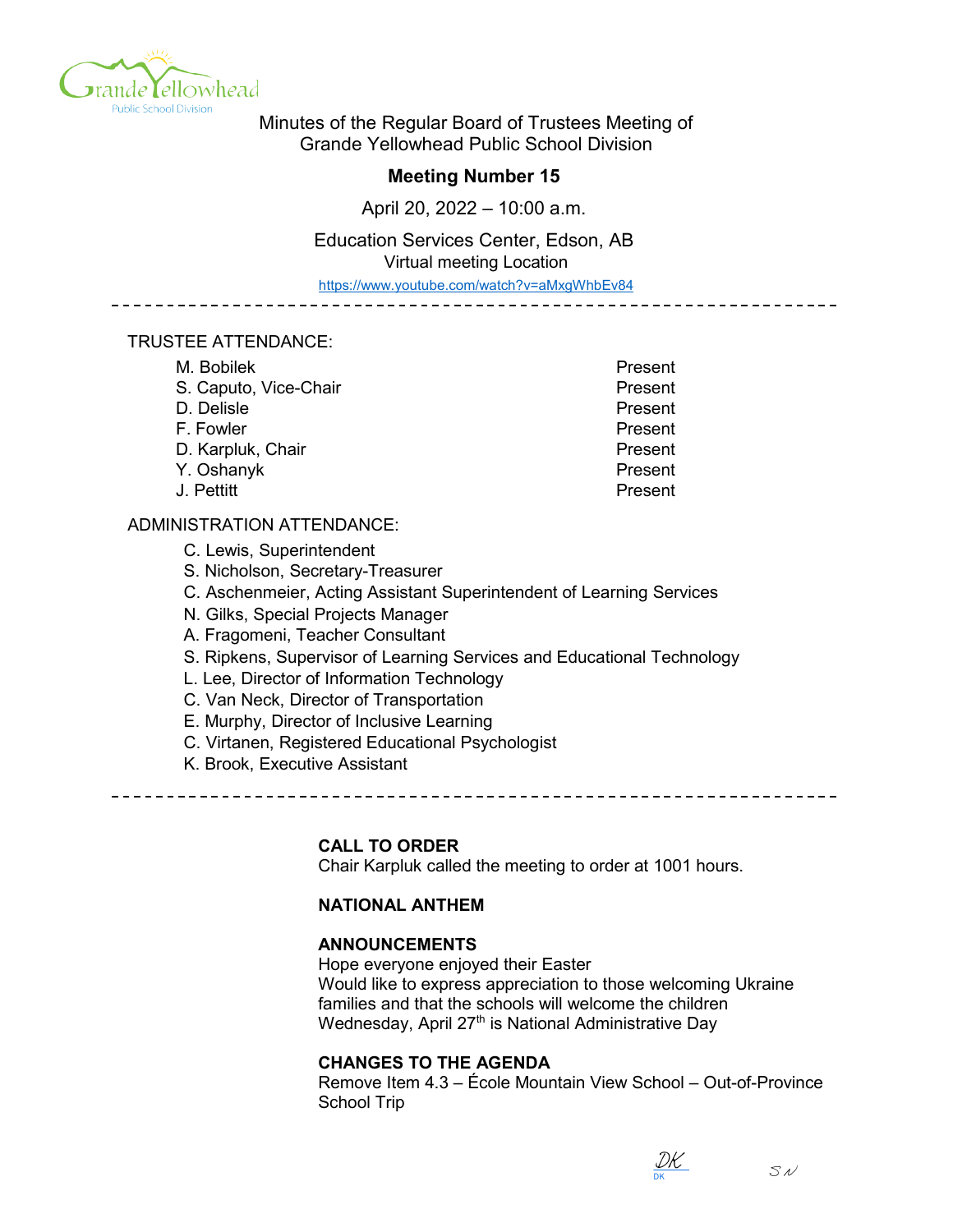| 2022-041 | <b>APPROVAL OF THE AGENDA</b><br>Trustee Fowler moved that the Board approve the agenda, as<br>amended.                                                                                                                                                                               |
|----------|---------------------------------------------------------------------------------------------------------------------------------------------------------------------------------------------------------------------------------------------------------------------------------------|
| 2022-042 | <b>Carried</b><br><b>APPROVAL OF THE MINUTES</b><br>Trustee Oshanyk moved that the Board approve the minutes of the<br>Public Board Meeting of April 6, 2022.<br><b>Carried</b>                                                                                                       |
|          | <b>BUSINESS ARISING FORM THE MINUTES</b><br>None.                                                                                                                                                                                                                                     |
|          | <b>DELEGATION / PRESENTATION</b><br>None.                                                                                                                                                                                                                                             |
|          | <b>ACTION ITEMS</b>                                                                                                                                                                                                                                                                   |
| 2022-043 | <b>Three Year Calendar Approval</b><br>Trustee Caputo moved that the Board approves the school calendar<br>for the 2022-2023 school year and approves in principle, calendars<br>for the 2023-2024 and the 2024-2025 school years.<br><b>Carried</b>                                  |
| 2022-044 | 2022/23 Budget Allocation Model<br>Trustee Fowler moved that the Board of Trustees approve the budget<br>allocation model for the development of the 2022/23 school year<br>budget.<br><b>Carried</b>                                                                                 |
|          | <b>PUBLIC COMMENT PERIOD</b><br>No Comments.                                                                                                                                                                                                                                          |
|          | <b>BOARD CHAIR REPORT</b><br><b>Chair Karpluk Shared:</b><br>• Community Engagement Events<br>Curriculum Implementation Directives from April 14 <sup>th</sup> Meeting<br>$\bullet$<br>with the Minister<br>Norm Setting Activity – May $4th$<br><b>Edson Friendship Centre Event</b> |
|          | <b>SUPERINTENDENT'S REPORT</b><br>Superintendent Lewis reported on all the activities she has been<br>leading since the last Public Board meeting on April 6, 2022.                                                                                                                   |
|          | <b>ADMINISTRATION REPORTS</b>                                                                                                                                                                                                                                                         |

## **Access to External Supports and Resources for Children in Crisis**

E. Murphy provided the Board with a report regarding the external supports and resources for children in our Division.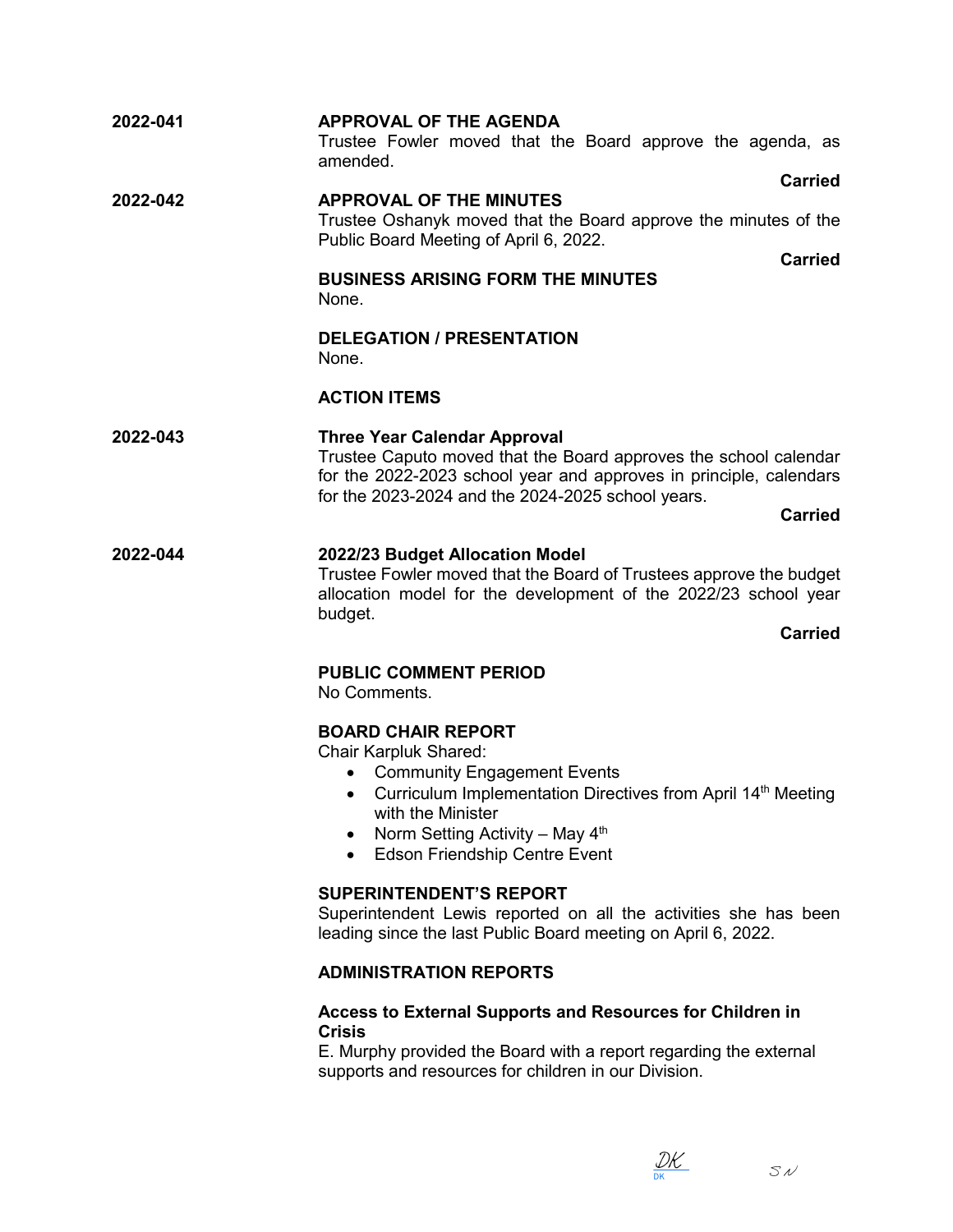## **Review of Parent-Provided Agreement Model in Jasper National Park**

Superintendent Lewis provided the Board with a report regarding the ongoing work Administration is doing regarding transportation in Jasper.

## **2022-045 Motion to Pursue a Collaborative Partnership with Jasper Park Lodge**

Trustee Fowler moved that Administration pursue a collaborative partnership with Jasper Park Lodge (JPL) regarding shuttle service for Grande Yellowhead Public School Division (GYPSD) students from JPL to our GYPSD schools.

> **4 in Favour 3 Opposed Carried**

The Public Board meeting recessed at 1116 hours.

The Public Board meeting reconvened at 1122 hours.

## **TRUSTEE REPORTS**

## **Board Policy Committee**

Will be looking in to Policy 18 and Policy 07, Appendix B

## **Recognition of Employees Committee**

Last meeting – April  $14<sup>th</sup>$ Next meeting  $-$  June  $2<sup>nd</sup>$ 

## **Board Planning Seminar Committee**

No Report; awaiting availability of possible guest speakers.

## **Board Negotiations Committee**

No Report.

# **Board Representatives**

## • **PSBAA – Work Plan Update**

- o Attended PSBAA meeting April 6,7,8
- o Various Professional Learning Opportunities
- $\circ$  April 29, 2022 Zoom presentation on Private School Funding in Alberta
- o PSBAA's Spring General Meeting June 2-4

# • **ASBA Zone 2/3**

- $\circ$  Meeting on April 22<sup>nd</sup>
- $\circ$  Edwin Parr April 27<sup>th</sup>
- $\circ$  Video Re: Budget Will send to all Trustees

# **FUTURE BUSINESS**

# **Meeting Dates**